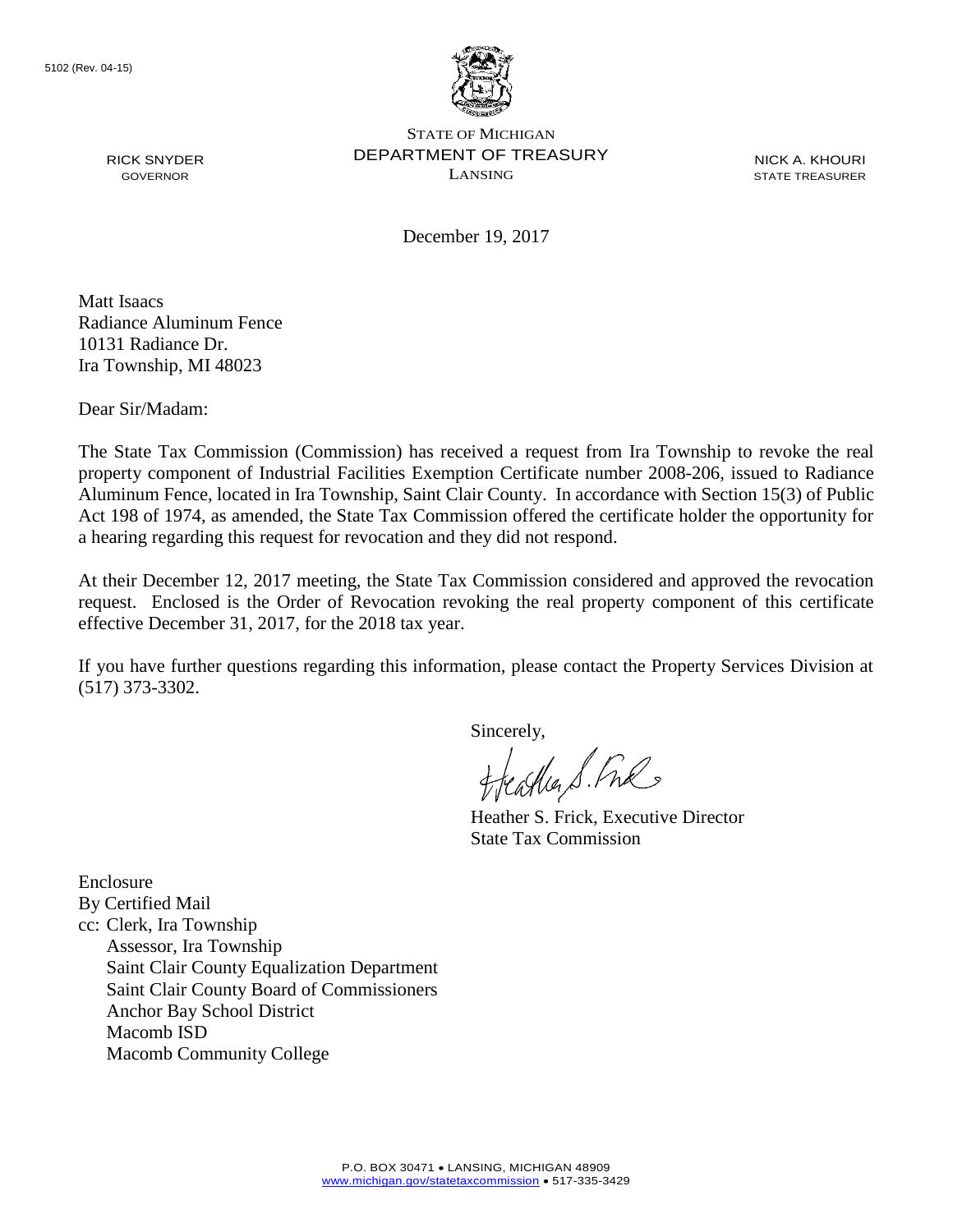

**STATE TAX COMMISSION ORDER OF REVOCATION**

Industrial Facility Exemption Certificate

Certificate Number **2008-206** Certificate Holder: **Radiance Aluminum Fence** Facility Location: **Ira Township**

County of **Saint Clair,** State of Michigan

Pursuant to the requirements of Section 15(3) of Public Act 198 of 1974, as amended, upon receipt of a written request for revocation of an Industrial Facilities Exemption Certificate by the local unit and after offering an opportunity for a hearing, the State Tax Commission shall by order revoke the certificate in whole, or in part, with respect to its real and/or personal property component(s), whichever shall be requested.

The State Tax Commission received a request from Ira Township to revoke the real property component of Industrial Facilities Exemption Certificate number 2008-206, issued to Radiance Aluminum Fence, located in Ira Township, Saint Clair County. At their December 12, 2017 meeting, the State Tax Commission considered and approved the revocation request.

Therefore, it is ordered that the real property component of Industrial Facility Exemption Certificate number 2008-206 be revoked effective **December 31, 2017, for the 2018 tax year**.



 $8452 - 6$ 

Douglas B. Roberts, Chairman State Tax Commission

A TRUE COP A TREST

Janay Jenkins<br>Michigan Department of Treasury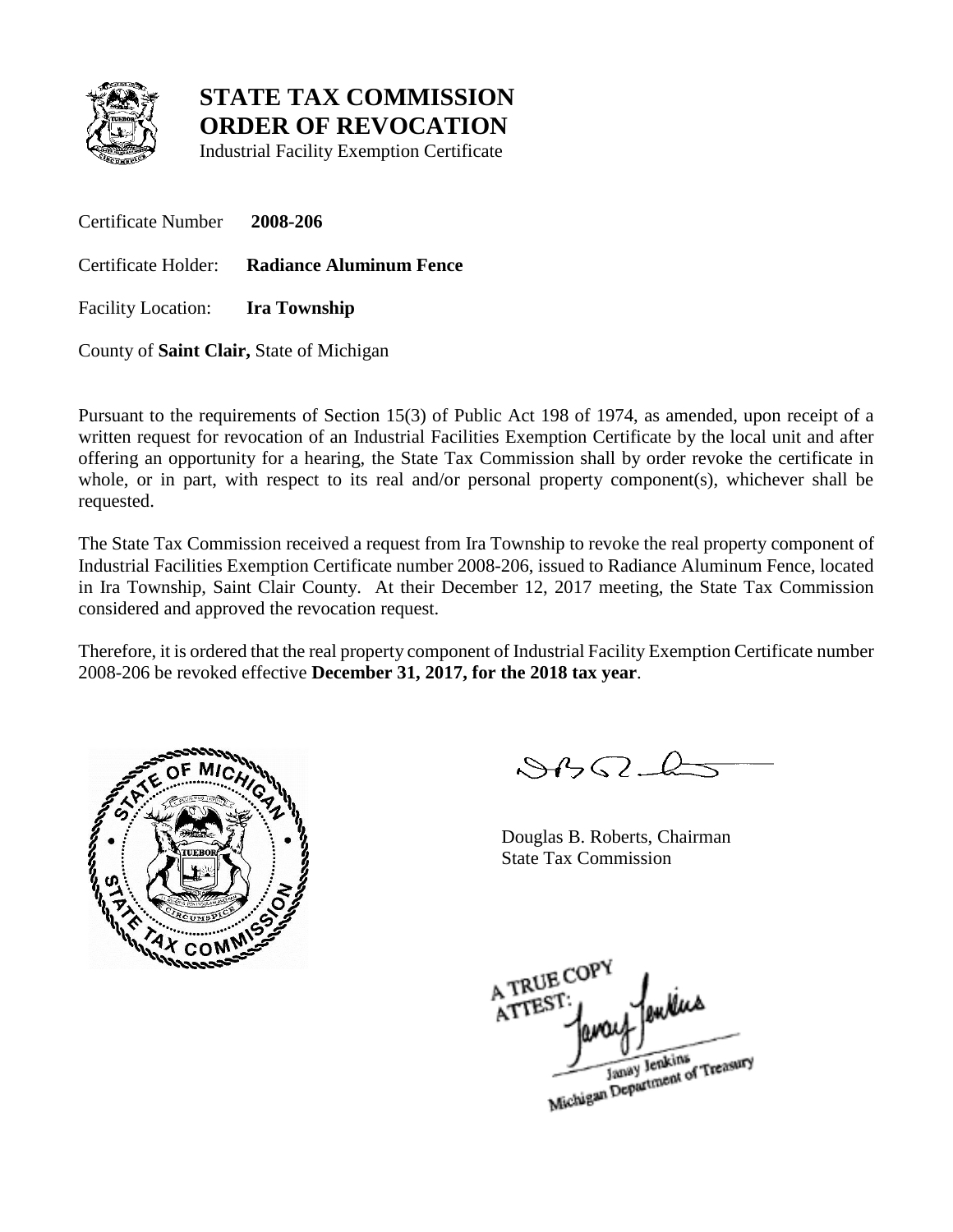

STATE OF MICHIGAN DEPARTMENT OF TREASURY LANSING

NICK A. KHOURI STATE TREASURER

December 19, 2017

John Dallacqua U.S. Manufacturing Corporation 28201 Van Dyke Warren, MI 48093

Dear Sir/Madam:

RICK SNYDER GOVERNOR

The State Tax Commission (Commission) has received a request from City of Warren to revoke personal property component of Industrial Facilities Exemption Certificate number 2011-204, issued to U.S. Manufacturing Corporation, located in the City of Warren, Macomb County. In accordance with Section 15(3) of Public Act 198 of 1974, as amended, the State Tax Commission offered the certificate holder the opportunity for a hearing regarding this request for revocation and they did not respond.

At their December 12, 2017 meeting, the State Tax Commission considered and approved the revocation request. Enclosed is the Order of Revocation revoking the personal property component of this certificate effective December 31, 2017, for the 2018 tax year.

If you have further questions regarding this information, please contact the Property Services Division at (517) 373-3302.

Sincerely,

eagher S. Free

Heather S. Frick, Executive Director State Tax Commission

Enclosure By Certified Mail cc: Clerk, City of Warren Assessor, City of Warren Macomb County Equalization Department Macomb County Board of Commissioners Warren Consolidated School District Macomb ISD Macomb Community College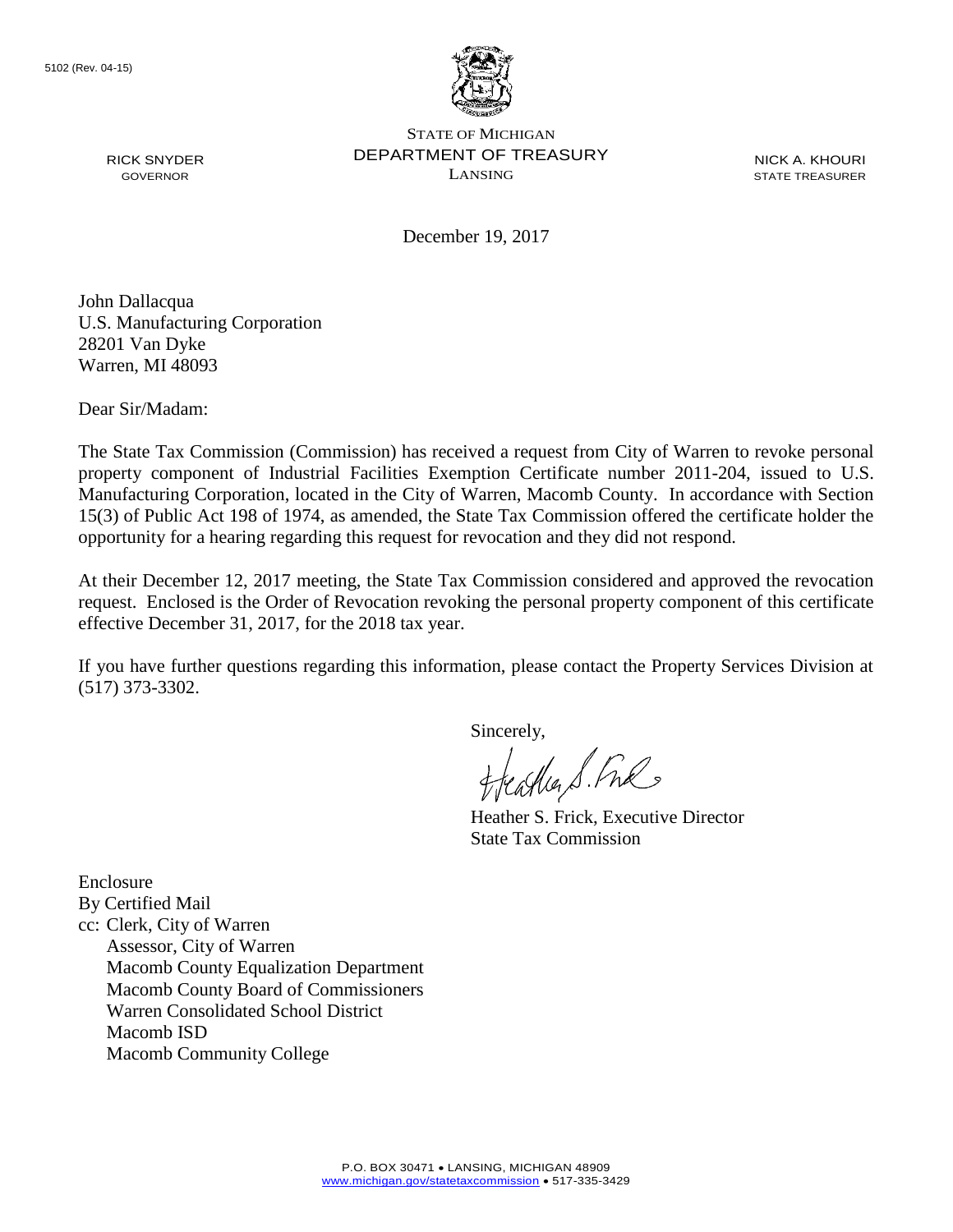

**STATE TAX COMMISSION ORDER OF REVOCATION**

Industrial Facility Exemption Certificate

Certificate Number **2011-204**

Certificate Holder: **U.S. Manufacturing Corporation**

Facility Location: **City of Warren**

County of **Macomb,** State of Michigan

Pursuant to the requirements of Section 15(3) of Public Act 198 of 1974, as amended, upon receipt of a written request for revocation of an Industrial Facilities Exemption Certificate by the local unit and after offering an opportunity for a hearing, the State Tax Commission shall by order revoke the certificate in whole, or in part, with respect to its real and/or personal property component(s), whichever shall be requested.

The State Tax Commission received a request from City of Warren to personal property component of Industrial Facilities Exemption Certificate number 2011-204, issued to U.S. Manufacturing Corporation, located in the City of Warren, Macomb County. At their December 12, 2017 meeting, the State Tax Commission considered and approved the revocation request.

Therefore, it is ordered that the personal property component of Industrial Facility Exemption Certificate number 2011-204 be revoked effective **December 31, 2017, for the 2018 tax year**.



 $882 - 6$ 

Douglas B. Roberts, Chairman State Tax Commission

A TRUE COP A TREST

Janay Jenkins<br>Michigan Department of Treasury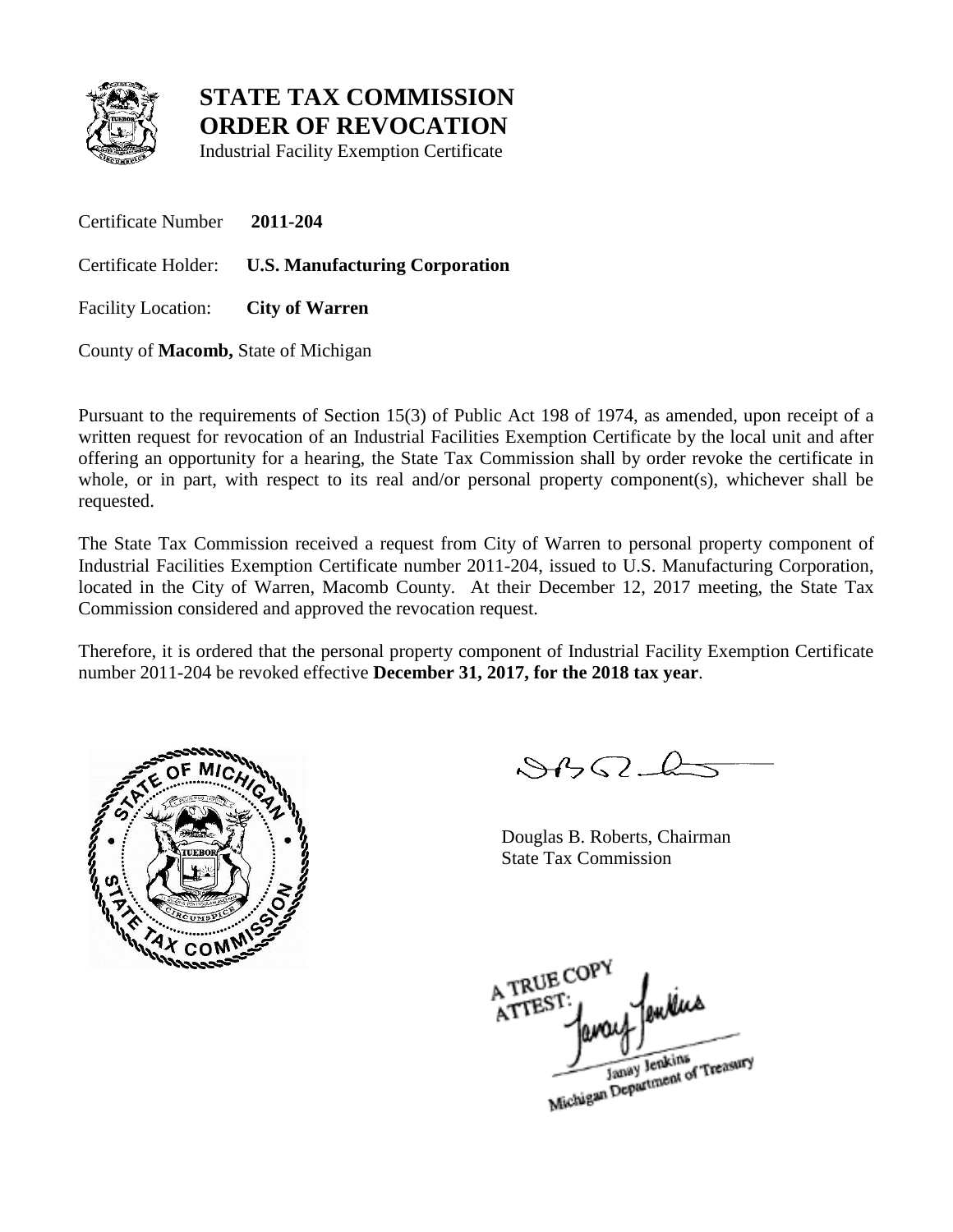

STATE OF MICHIGAN DEPARTMENT OF TREASURY LANSING

NICK A. KHOURI STATE TREASURER

December 19, 2017

GOVERNOR

RICK SNYDER

Dennis Rousseau Modar, Inc. 1394 East Empire Avenue Benton Harbor, MI 49022

Dear Sir/Madam:

The State Tax Commission (Commission) has received a request from Benton Charter Township to revoke the personal property component of Industrial Facilities Exemption Certificate number 2012-218, issued to Modar, Inc., located in Benton Charter Township, Berrien County. In accordance with Section 15(3) of Public Act 198 of 1974, as amended, the State Tax Commission offered the certificate holder the opportunity for a hearing regarding this request for revocation and they did not respond.

At their December 12, 2017 meeting, the State Tax Commission considered and approved the revocation request. Enclosed is the Order of Revocation revoking the personal property component of this certificate effective December 31, 2017, for the 2018 tax year.

If you have further questions regarding this information, please contact the Property Services Division at (517) 373-3302.

Sincerely,

treastles S. Fre

Heather S. Frick, Executive Director State Tax Commission

Enclosure

By Certified Mail

cc: Clerk, Benton Charter Township Assessor, Benton Charter Township Berrien County Equalization Department Berrien County Board of Commissioners Benton Harbor School District Berrien ISD Lake Michigan College